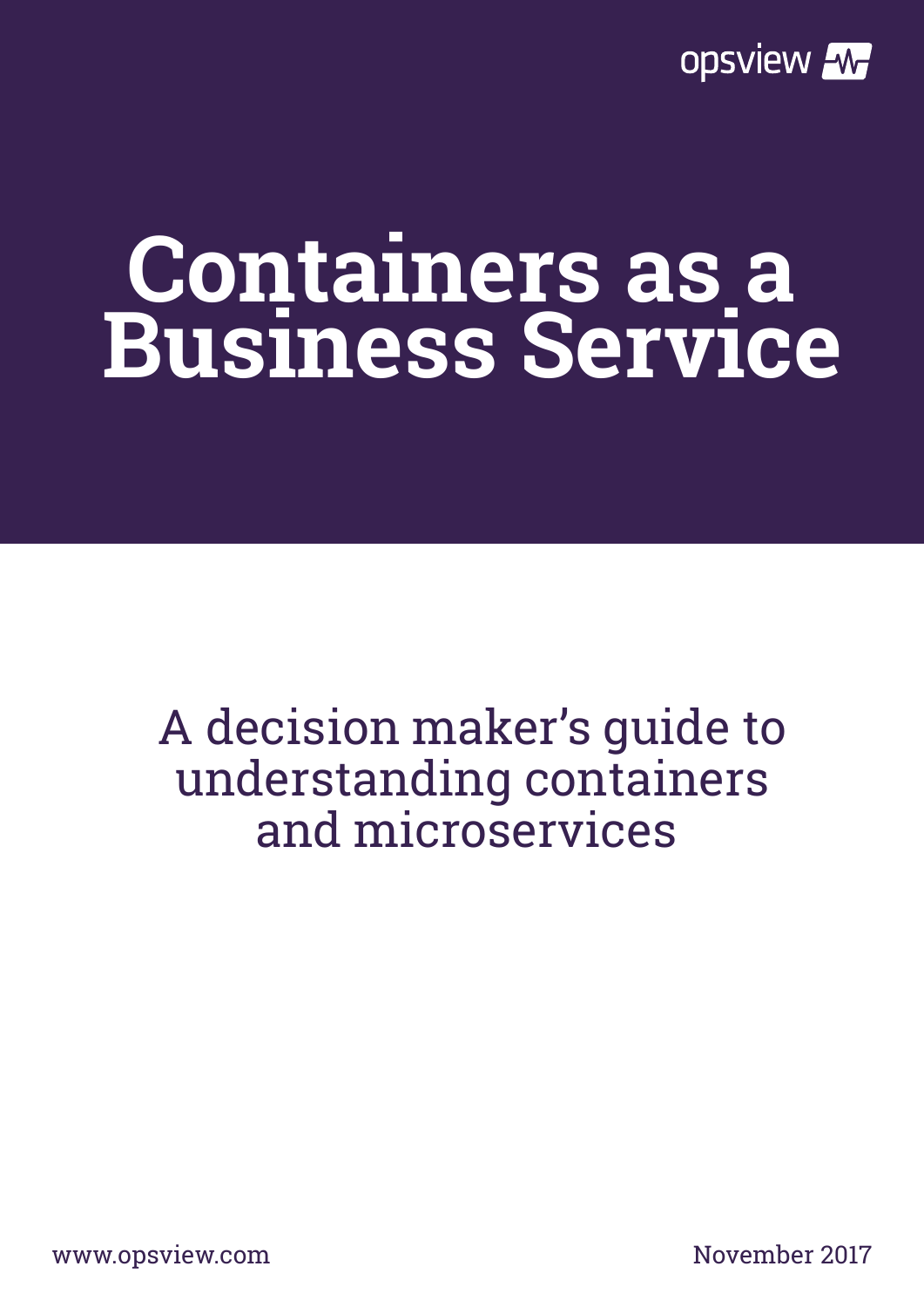# Introduction

The responsibility for introducing new technologies that increase business agility and decrease costs are typically the purview of the IT decision maker. Since modern IT has proven to be a constantly changing landscape, it's difficult to keep up. Decision makers need reliable business perspectives on modern technologies and business transformative solutions; containers and microservices, as examples.

Many of the available resources for explaining modern technologies are technical. Decision makers can often learn about technology, but resources that discuss the business impact or perspective may prove harder to find. Containers as a Business Service (CaaBS) positions modern IT, containers and microservices, in the context of business considerations.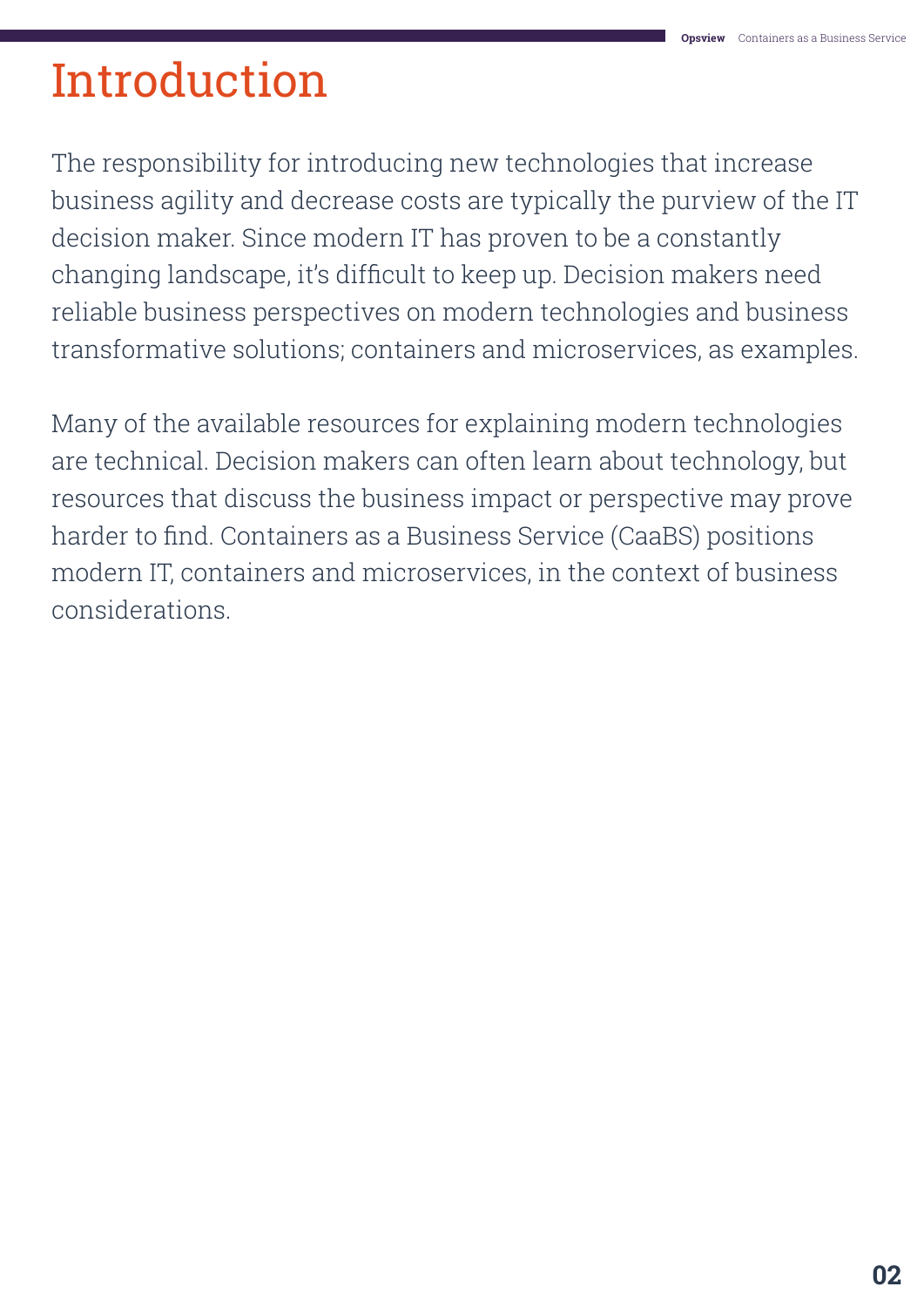### **Contents**

- 1. What you will learn
- 2. About the author Bill Bauman
- 3. An introduction to IT modernization
- 4. What are containers from a business perspective?
- 5. What are microservices?
- 6. How could your organization benefit from containerization?
- 7. What are the potential drawbacks of containerization?
- 8. How could your organization benefit from adopting microservices?
- 9. What are the potential drawbacks of the microservices approach?
- 10. What about public clouds and containers?
- 11. What are container orchestration engines?
- 12. How do you view containers as business services?
- 13. Why should you monitor modern IT infrastructure with Opsview Monitor?
- 14. Some final thoughts
- 15. Next steps?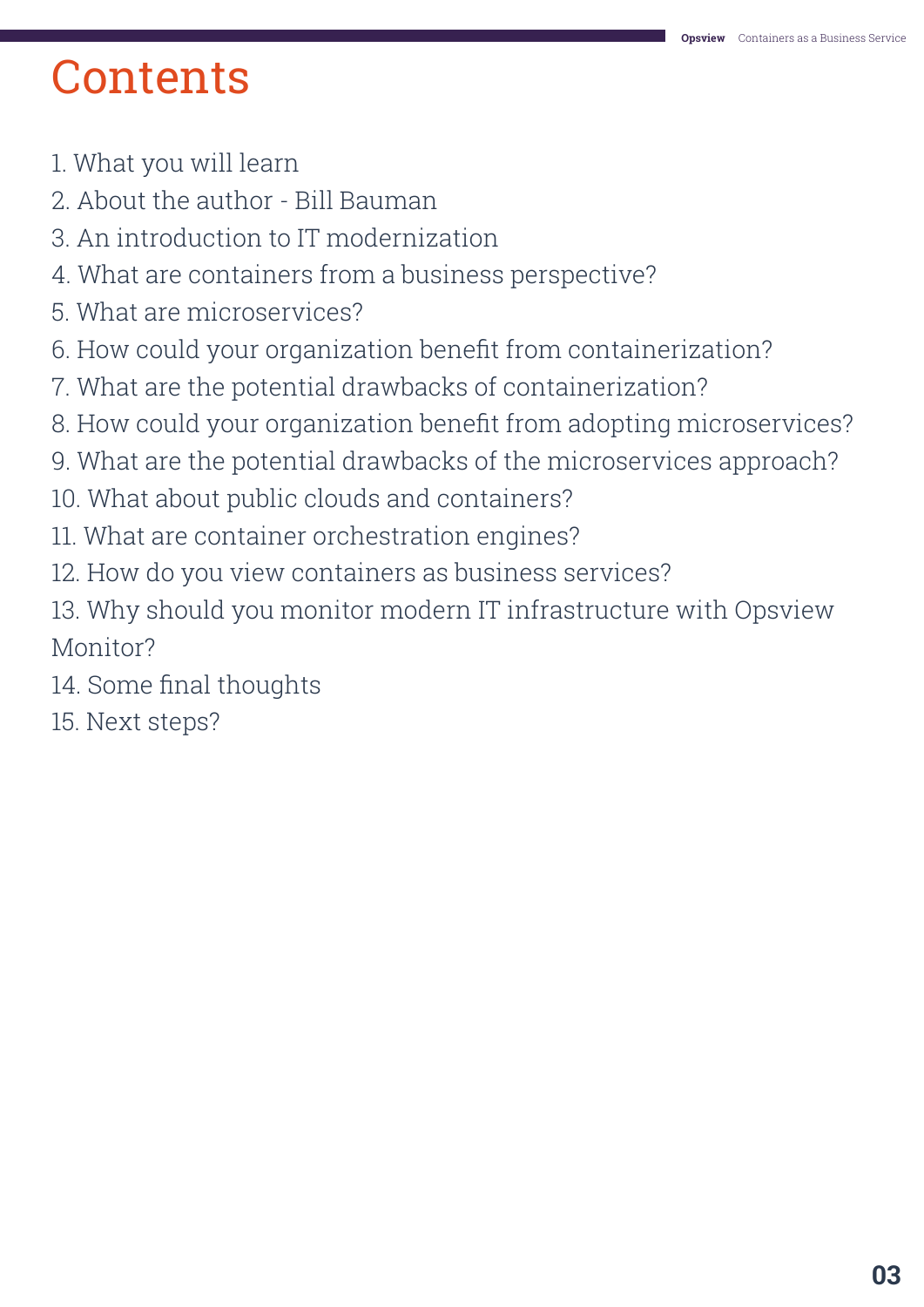### 1. What you will learn

#### **Making informed modern IT decisions**

As a business person, whether you've come from a technical background or not, it's important to understand the constantly evolving technology landscape. This whitepaper provides context for the concept of IT modernization, particularly around containers and microservices. While the two are often used in conjunction, they are not explicitly inclusive.

By reading this whitepaper you should gain a solid understanding of how modern IT principles could help your business. This knowledge can assist an informed business decision maker with determining when is the right time to start evaluating a modern IT shift. If you're already in progress, the information within will help you gauge where you are and what's left to do.

This whitepaper is not a reference for an exhaustive list of modern IT technologies. It provides context, examples, and ideas for a business owner and decision maker to understand the framework of how an IT modernization strategy could benefit their organization, from both an IT and business perspective.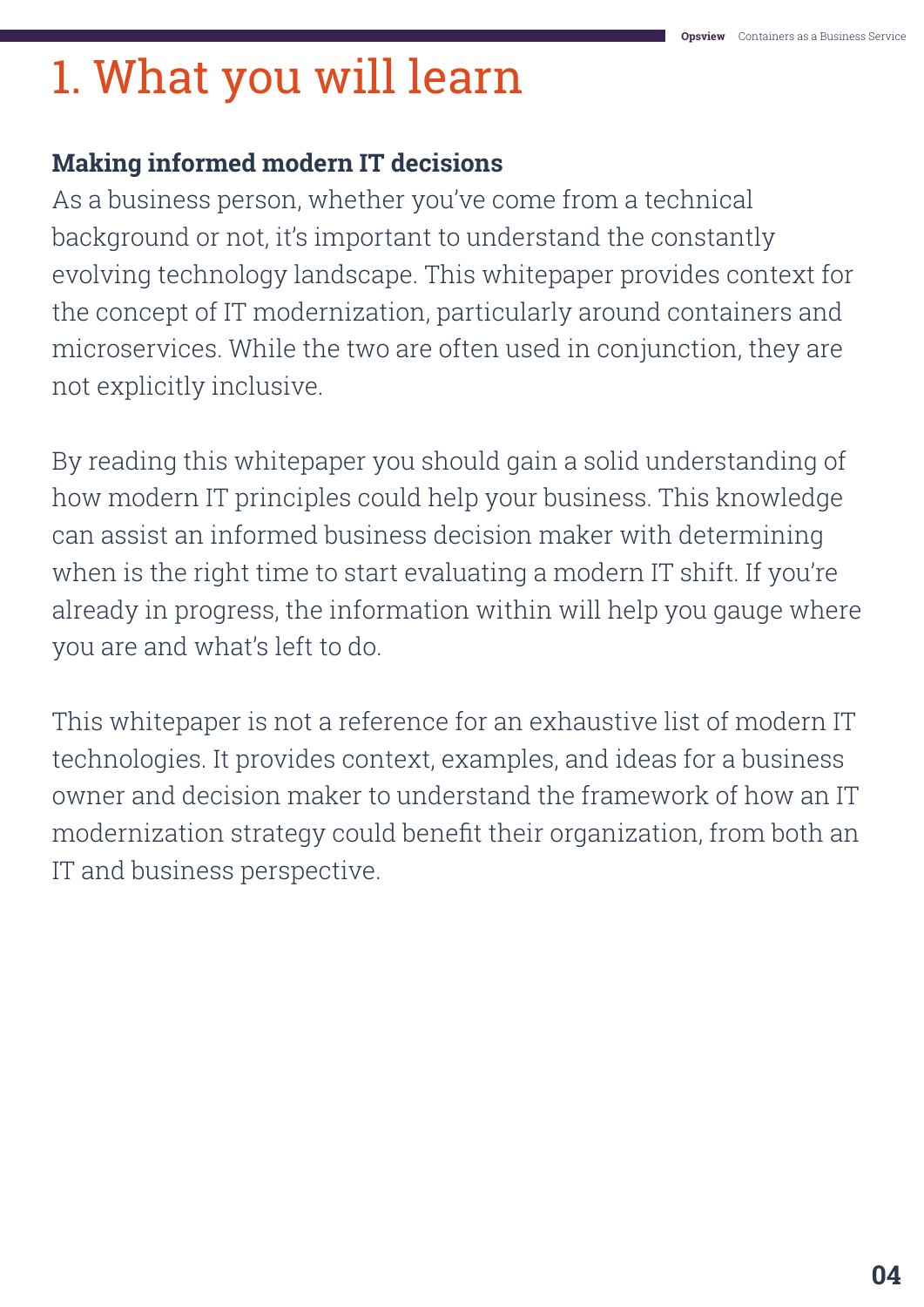### 2. About the author - Bill Bauman



I am the Principal Product Strategist and Content Lead at Opsview, an infrastructure and applications monitoring software company. I work cross-functionally across the entire organization. It's incredibly fun, but daunting, humbling, and exhausting at times.

After a fun progression of technical, sales and business development roles, I realized I really love telling the story of technology. I

used to love technology for technology's sake, but now I love the intersection of humanity and technology. I like to analyze and talk about how we consume technology, and to an extent, how technology consumes us. That brought me to marketing and further on to where I am today.

I really enjoy sales and marketing. I have a great time building business relationships, and I love working with a development team turning feedback into a roadmap for a product that people are absolutely excited to use and that truly makes their professional lives easier and better. I'm also a passionate proponent of DevOps, the opportunity for people in the IT organization to expand beyond their traditional roles and contribute in multifaceted manners to a multitude of teams.

#### **I wrote this piece because I struggled to find a business-oriented explanation of containers in the modern enterprise to share with my friends and colleagues.**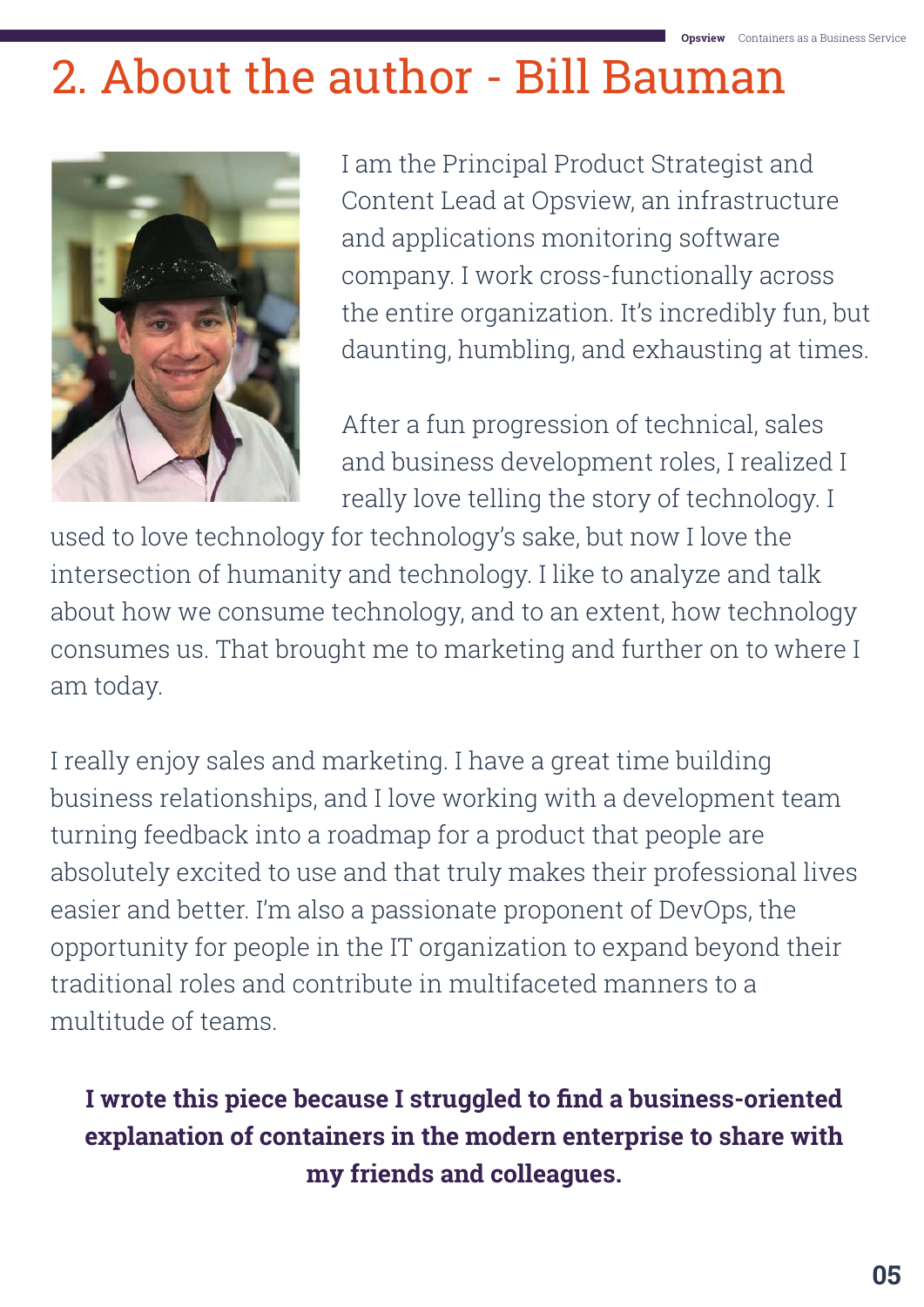# 3. Introduction

#### **IT Modernization**

The trend of IT has always been toward modernization. The current term "IT modernization", though, largely refers to the transition from traditional on-premises and enterprise computing to more agile, hybrid-cloud (multi-premises), and microservices-based computing. All of this will be explained throughout this whitepaper.

While IT modernization is important for all enterprises, the speed and scope with which it is adopted should be pragmatically decided by the IT business owner within each organization. There is no right way or right time to modernize your IT infrastructure, although the case can be made for the sooner the better.

This whitepaper will serve as a guide to understanding modern IT concepts like containers and microservices, particularly within the realm of business decision making.

Modernizing your IT infrastructure is not a prescriptive solution to success. It is unlikely to make your business suddenly more profitable. It is likely, though, to reduce the amount of time you and your staff spend on traditional administrative tasks. It will free up the technology leaders and IT administrators within your organization to spend more time delivering unique value and technologically differentiated solutions.

Automation, consistency, and continuity are largely the founding principles of modern IT. Your business stands to inherit the benefits of all of these. By automating, there is a reduction in man hours for redundant tasks. Consistency increases the accuracy of deliverables and reduces user error. Continuity reduces management overhead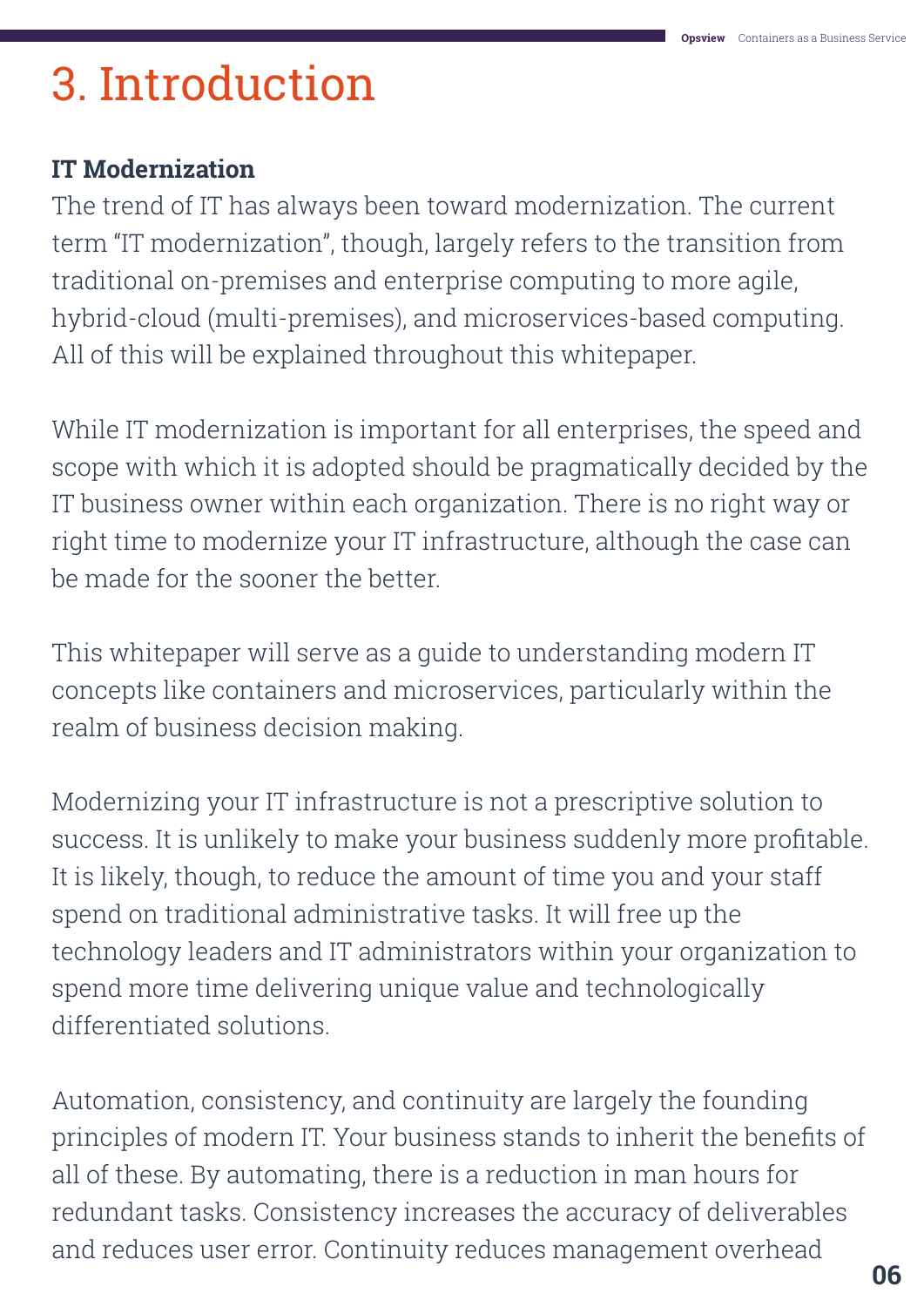and the need for you, as a business owner, and decision maker, to oversee the details of every project or be seen as a micromanager while you're really just trying to do a good job. As a leader, you can embrace the intersection of technology and humanity where it starts to directly and jointly address human and business needs.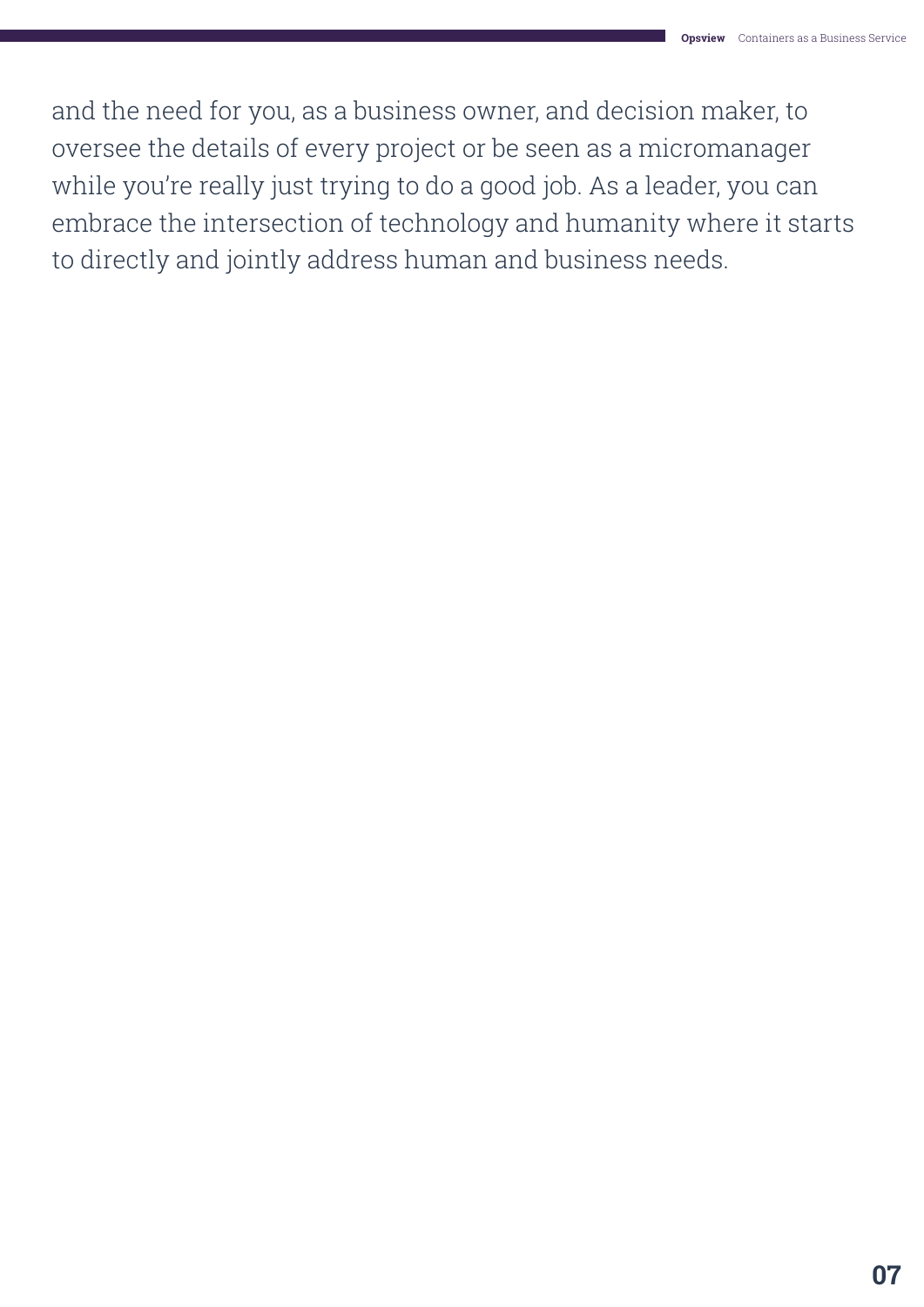### 4. Business overview - containers

Containers are newly popular, but a mature technology that business decision makers should understand. While containers provide numerous benefits to their traditional counterpart technologies, they don't solve everything, and they have their own limitations.

A container provides a lightweight, isolated environment for applications and their associated dependencies. It is similar to a virtual machine, but with reduced overhead. The reduction in overhead brings with it a reduction in flexibility, though.

The reason containers have suddenly become so popular has largely been driven by the advent of cloud computing. There is an increasing desire to reduce overhead and time to rapidly deploy new services. By encapsulating the working environment of an application, it adds portability, consistency, and continuity.

Although the impetus for containers has been the cloud, their benefits translate well to the enterprise datacenter.



#### Virtualization

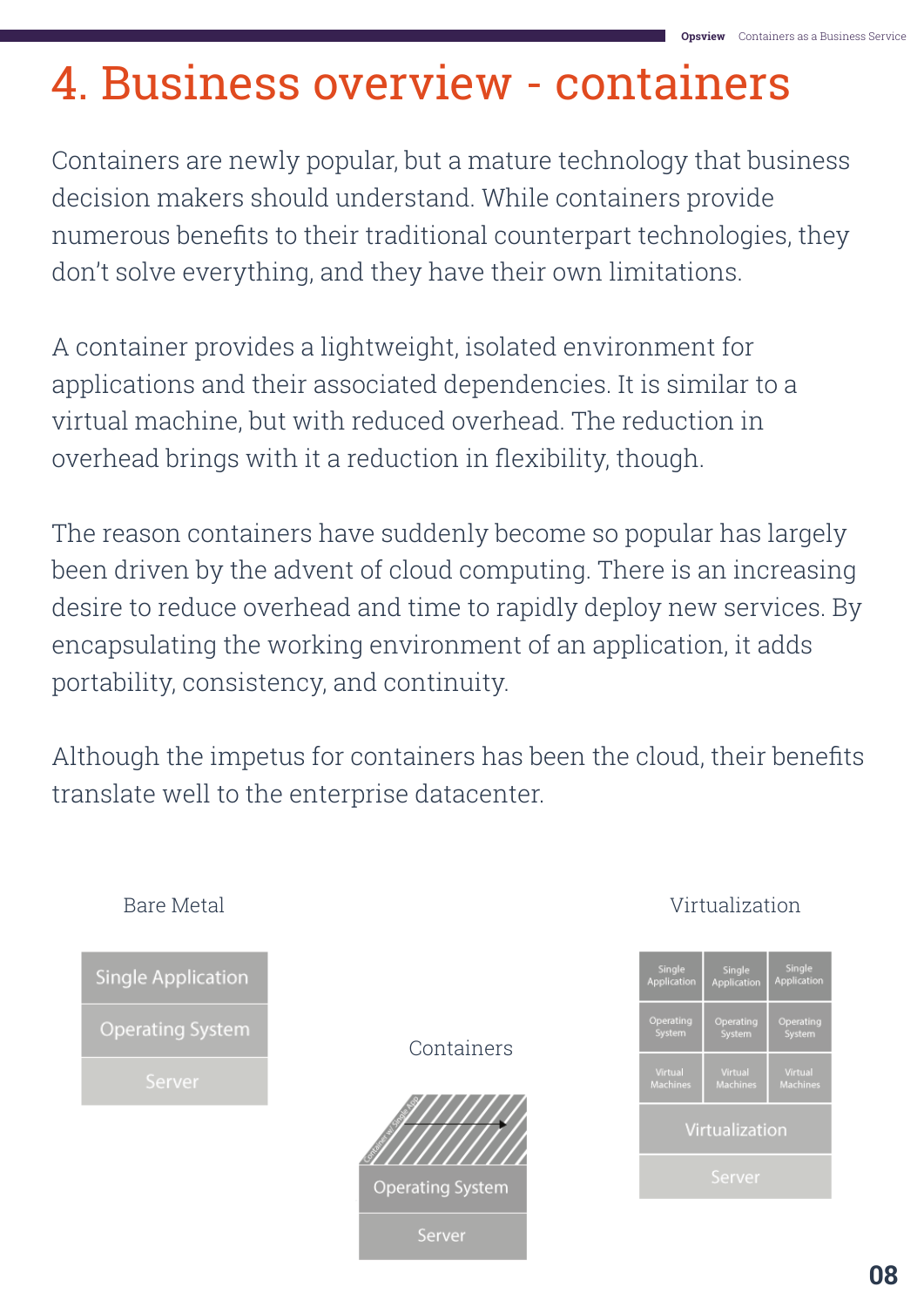### 5. Business overview - microservices

Microservices, or microservices-based architecture, refers to a development methodology.

Most traditional applications are considered monolithic. That is, there is typically one, large code base compiled into a large application with all of its functional components inside it. For example, a monitoring application, simplified, would have a user interface front end, a monitoring service, an alerting service, a discovery service, a reporting engine, etc. As a single application, the more functions that are added, the larger the application becomes, the more dependent one section of code becomes on others, and the more difficult it might become to upgrade and troubleshoot throughout the development cycle.

A microservices-based application breaks out all the individual service components of a monolithic application into individual, relatively independent services. The benefits and drawbacks of this approach are discussed further in the microservices section of this whitepaper.



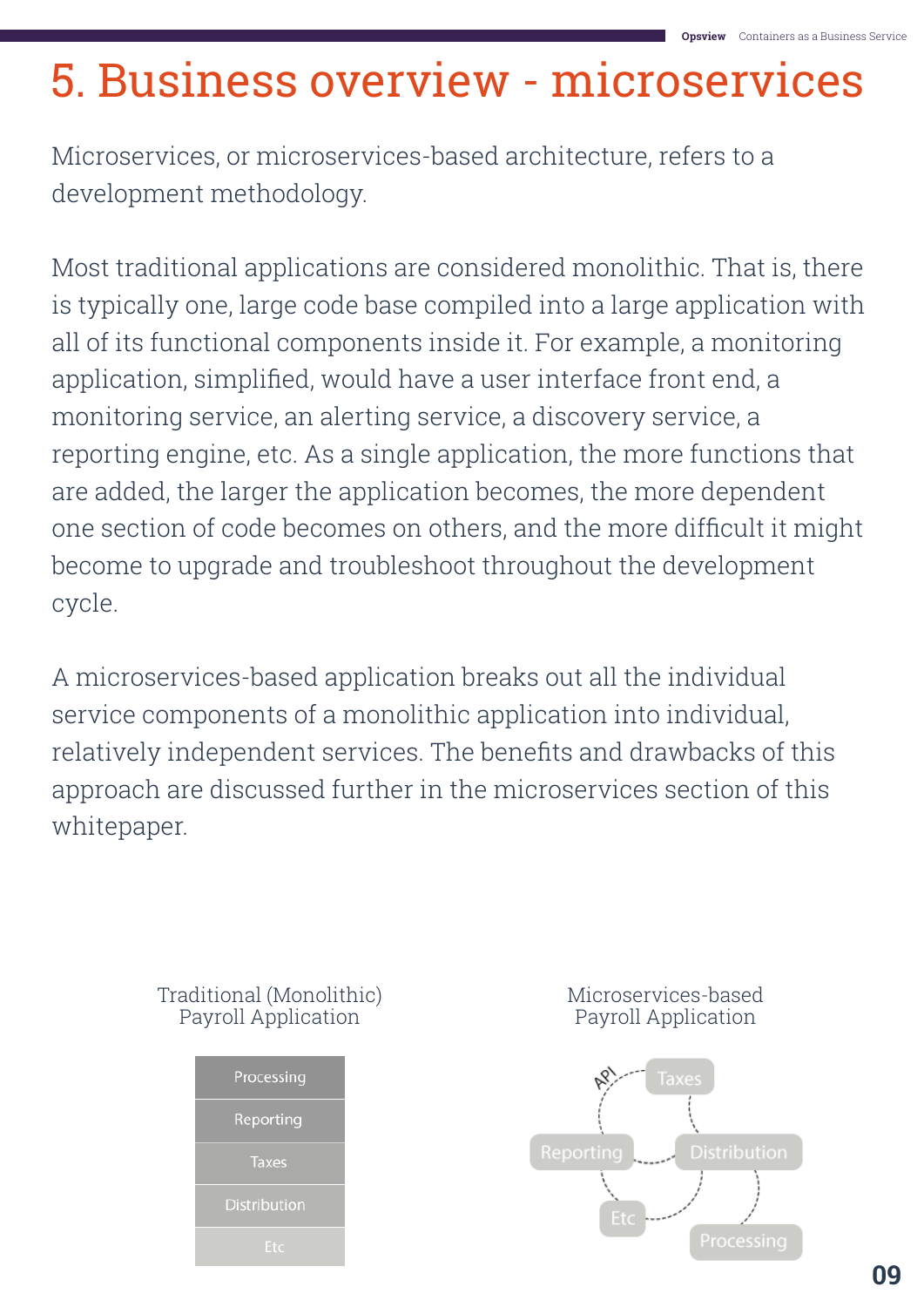## 6. Containers - business benefits

The use of containers for business systems can provide significant benefits in terms of time and cost, depending on the current technologies employed within an organization.

If public cloud is part of your IT business strategy, controlling utilization costs is a concern. Since containers are a lighter weight version of application isolation (compared to, say, virtual machines), they can be leveraged to reduce overhead while increasing the density of workloads placed on a public cloud. The same is true for the private datacenter, as well.

Security can be another business benefit of containers. The majority of container technologies deploy containers as immutable images; they can't be modified. This reduces the attack surface for would-be hackers.

The image-based approach to container deployment also makes them portable. In general, a modern Linux container can run on any other Linux host or cloud substrate. The same is true for the portability of Windows containers based on Docker images (the most popular container format to date). Build and run in-house, and move to the cloud when you're ready.

Containers are designed to run a single process each. This makes them ideal to facilitate current, microservices-based infrastructure. Each image is a modern, horizontally-scalable application. Cloud-readiness, cloud-portability and hyperscalability are all inherited.

The modular approach of containers can make solution design and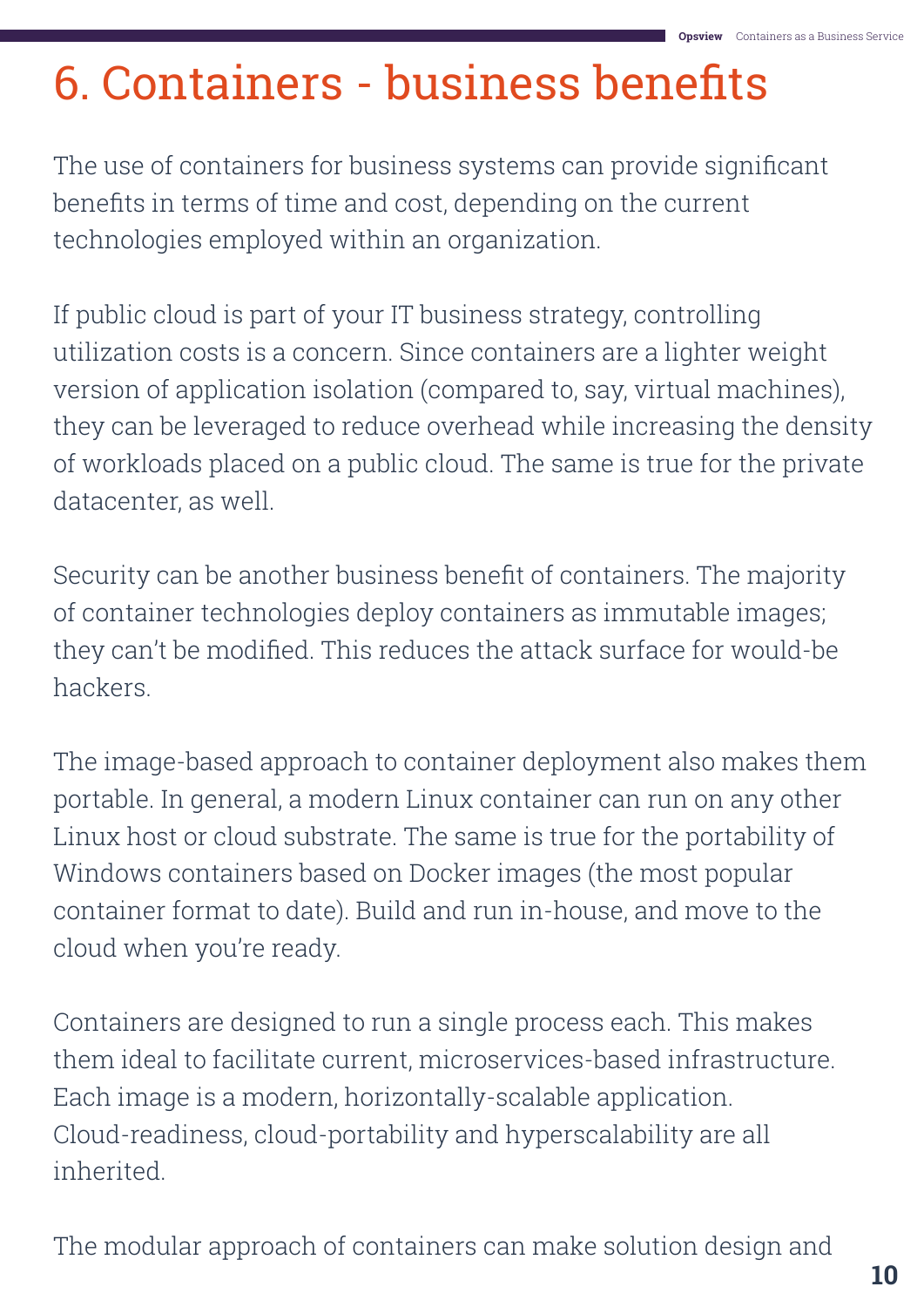solution changes much easier. Updating or patching any single component can be limited to a single image in the container layers. This reduces friction for testing, deployment, roll-back, patching, and upgrades. Wholesale, in-place changes of traditional application deployments are no longer necessary.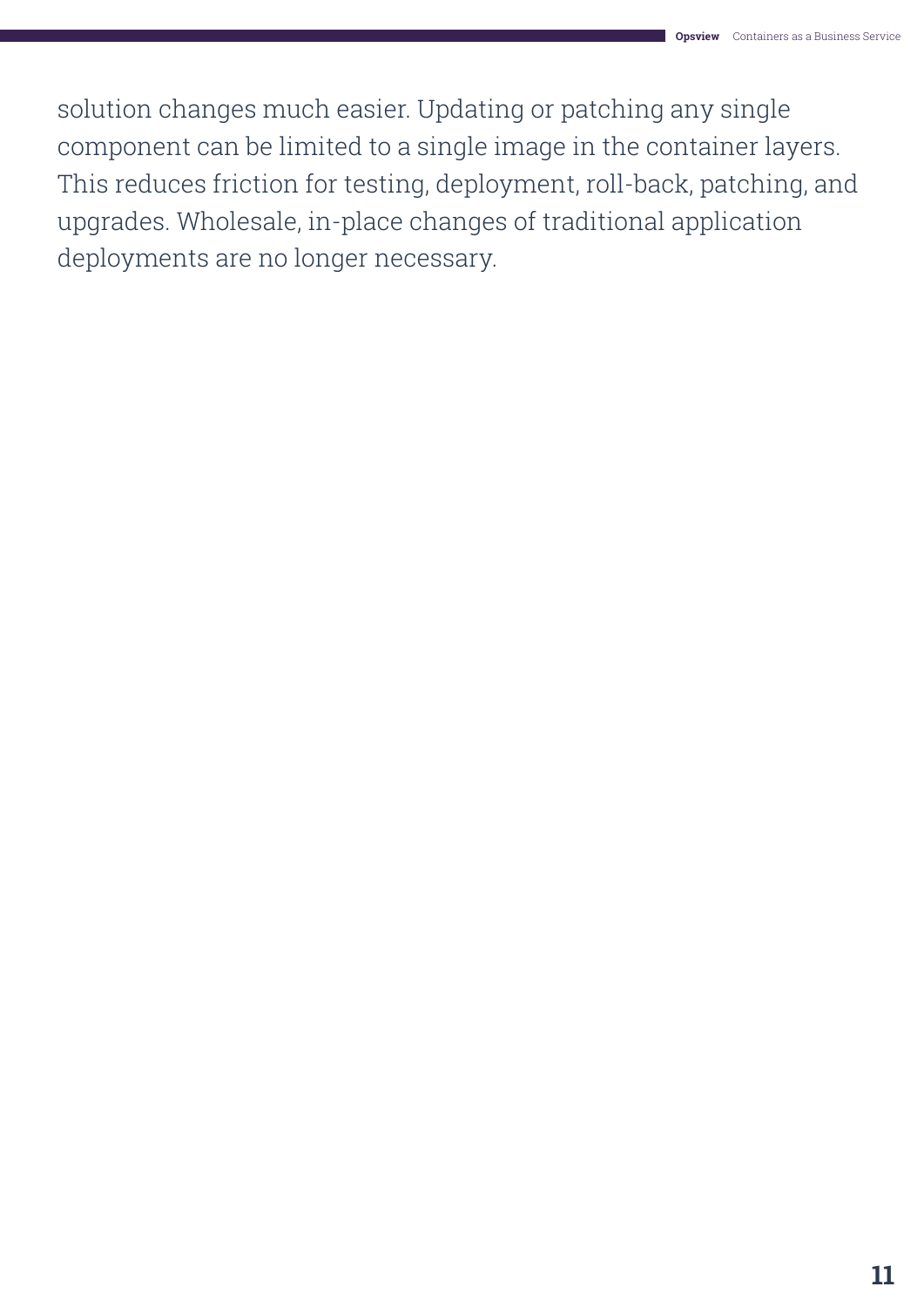#### 7. Containers - drawbacks and considerations

Despite the many benefits of containers, there are still business considerations and potential drawbacks.

As with any new technology, it is likely an organization will need to acquire new skills. The cost of skills could be giving time or training to existing employees, or hiring new ones.

Along with new skills, new software will need to be purchased. Many container technologies are available at no charge for development and test, typically through open source distribution models, but it would be unwise for an organization to go to production with unsupported software.

Another consideration for containers is that not all applications are easily put in them. Some legacy applications may require modifications in order to function well in a container environment. If existing staff have a good grasp of containers, they should be able to advise on this. Whether it's existing or new staff, it would be recommended that a container analysis be done to determine the level of effort to containerize existing business applications.

With containers, as with virtual machines and servers before them, there is still the concern of sprawl. Once a technology significantly reduces barriers to deployment, many organizations find themselves deploying a lot more systems than they previously did. Sometimes, these are temporary systems, sometimes, they turn out to be unnecessary. Many of these systems get left behind, left running, and unnecessarily consuming resources.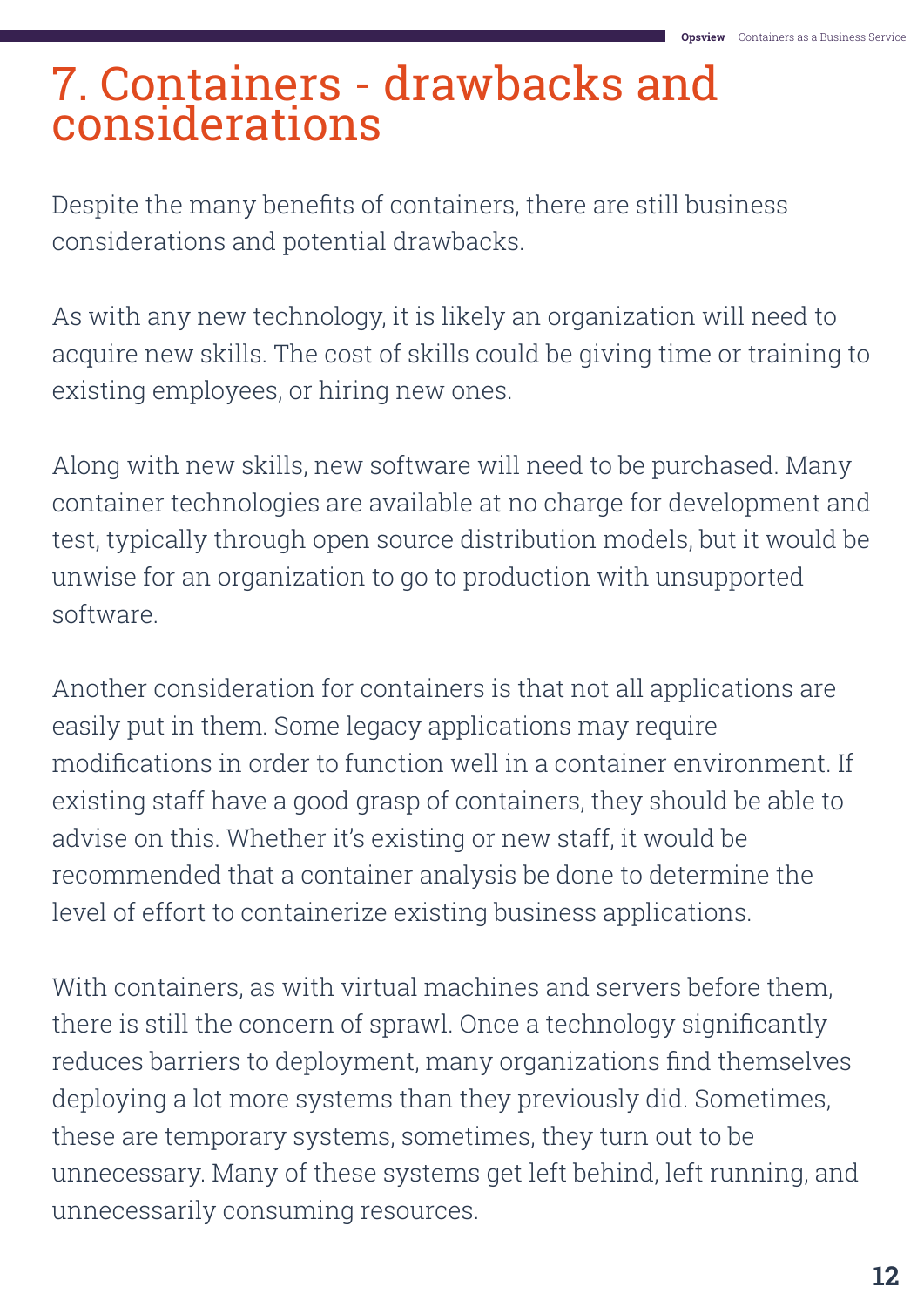It is important to have a plan in place to manage potential sprawl. A best practice, both in general and for avoiding sprawl, is to ensure that all systems in an organization have system monitoring applied (see section 13 in this whitepaper). Container Orchestration Engines (COEs), which are discussed in section 11, help limit container sprawl.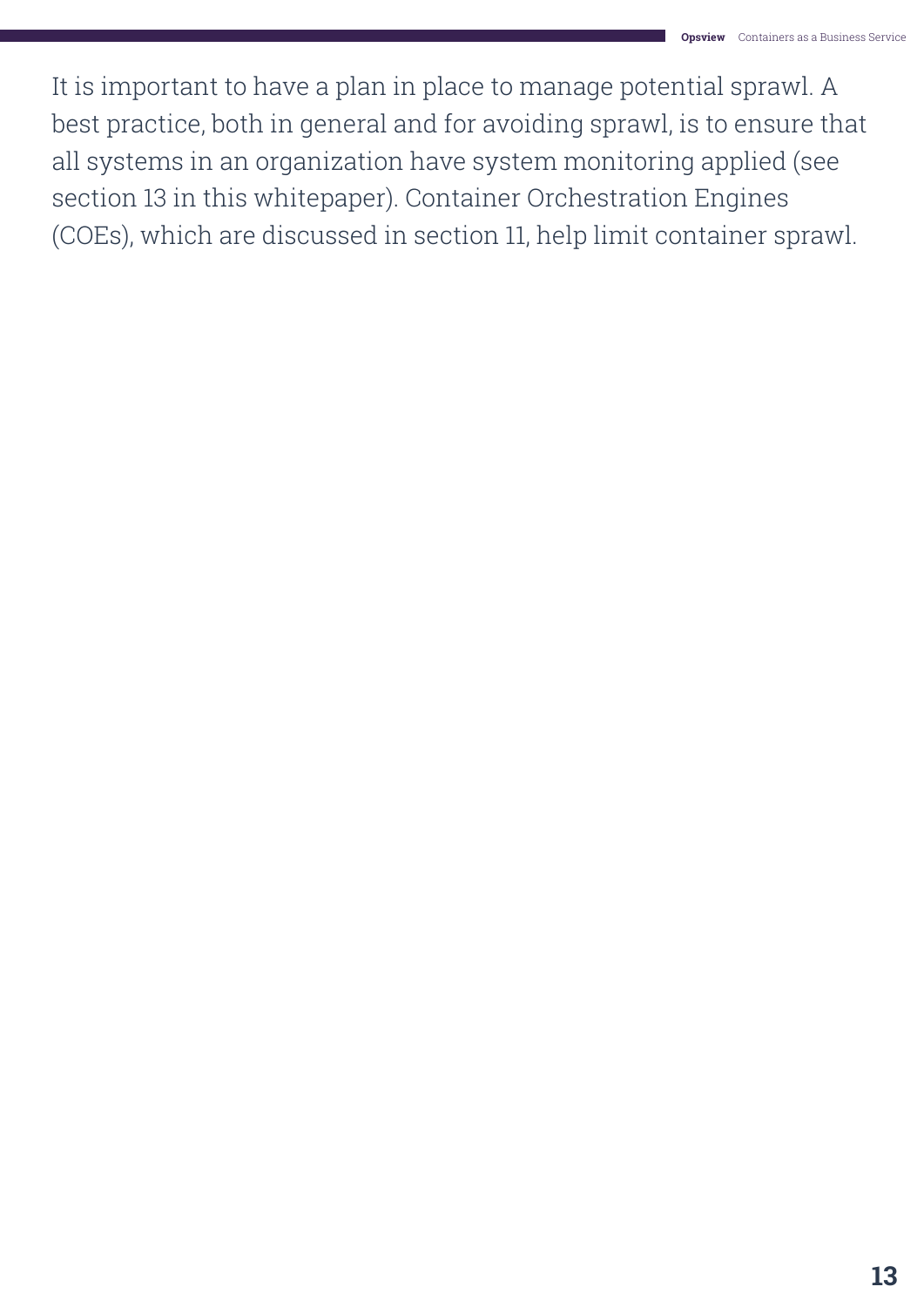### 8. Microservices - business benefits

Microservices, as discussed earlier in this whitepaper, are applications that have had the functional aspects of their components broken out into smaller, individual programs. The principles behind microservices are largely the backbone of a continuous integration and continuous delivery (CI/CD) process; meaning, the delivery and development cycles do not cease and can iterate quickly.

Deconstructing large applications into small microservice components can make it much easier to scale the application. Instead of having to add physical resources to make a more powerful, single server, components of the application can be distributed across multiple, smaller, virtual machines or servers. Monolithic, or traditional applications, even when horizontally scaled, inefficiently have every service of the app running on all systems, even if only one or two of the app's services need to be scaled.

Because of the scalability of individual services, often times a microservices-based application is more performant overall than its monolithic counterpart. The effect of only starting and scaling the functions you need is less overhead, meaning increased performance and improved user experience.

Since the functional components of a microservices application are all individual, it is relatively easy to upgrade and update each component independently. With some modern applications, you can even in-place update a microservice while the application continues to run. This can provide tremendous flexibility from both business agility and engineering perspectives. Security patches, updates, roll-backs, can all be done faster and more smoothly than with large, monolithic applications.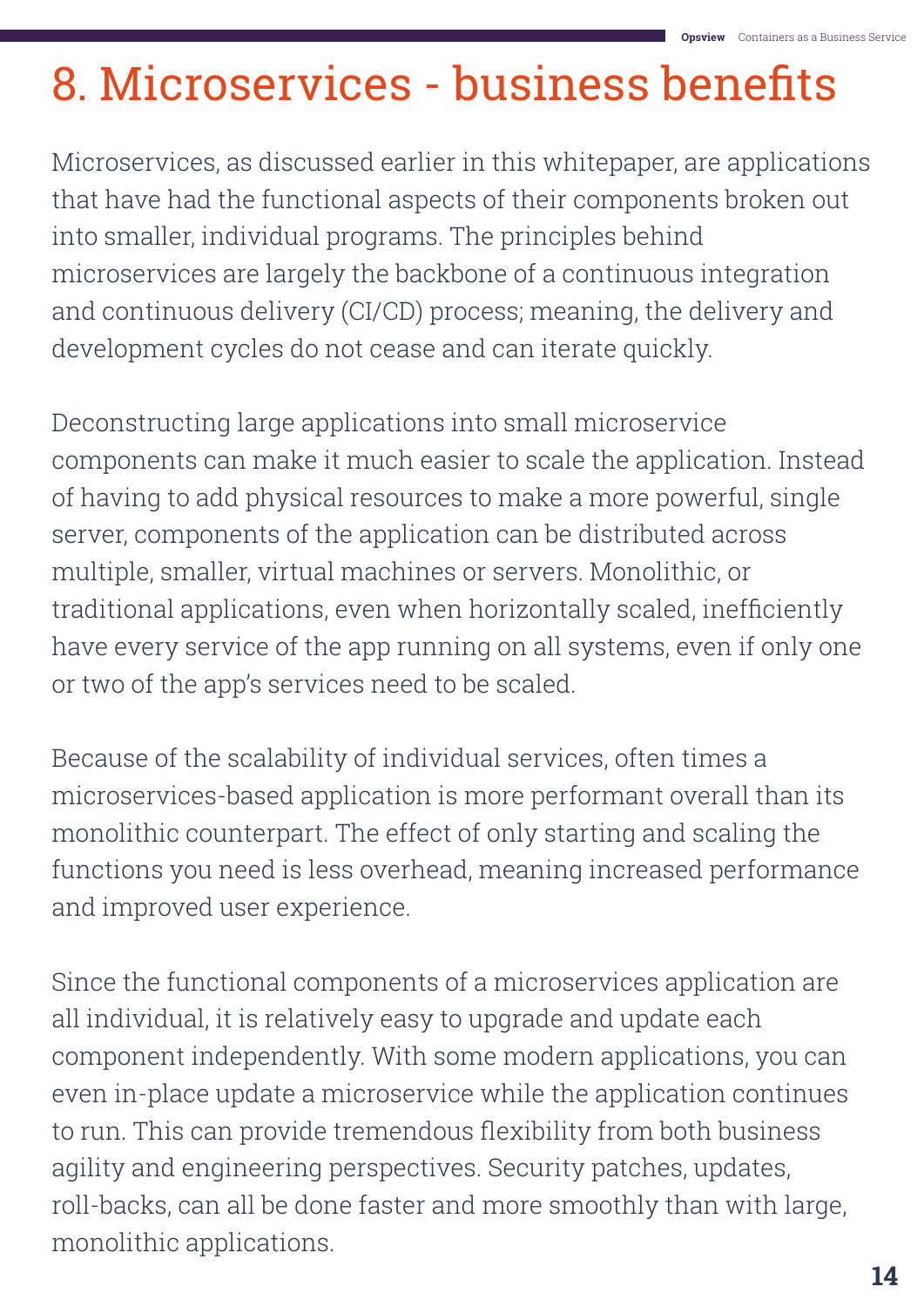Troubleshooting microservice components can be easier, as well. With functions separated into relatively small components, they are more manageable. Diagnosing an issue with one microservice doesn't require iterating over the code for all the functions of the application, as it would with a large, monolithic codebase.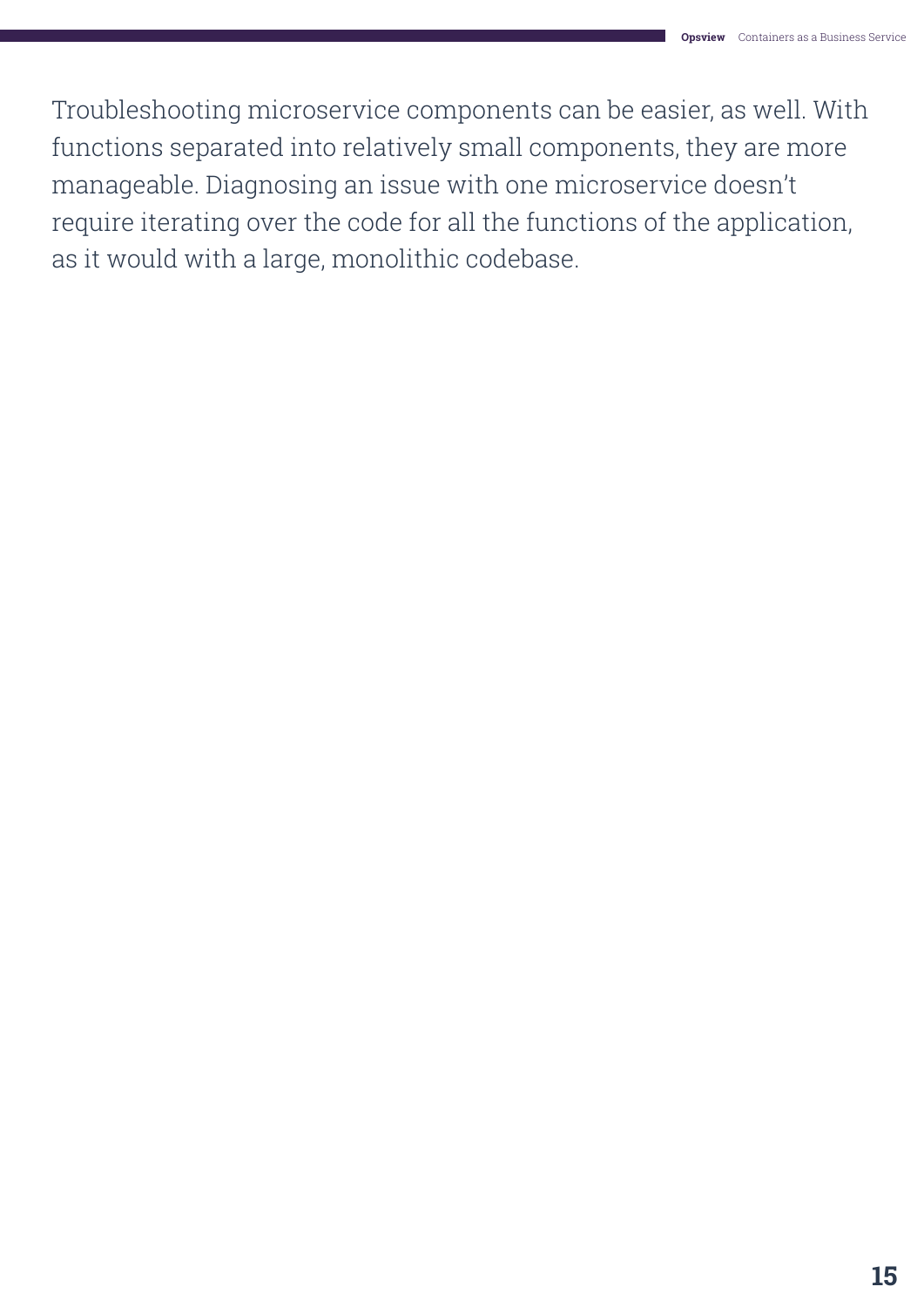#### 9. Microservices - drawbacks and considerations

Despite the many benefits of developing applications in a microservices architecture, there are a few things to keep in mind.

As with many new technologies or methodologies, the initial challenge most organizations will face is finding talented individuals that understand and can implement them. Fortunate organizations may have technologists in-house that have already been pursuing or creating microservices in their existing environment. Others will have to go searching for a growing, but relatively limited pool of existing talent. Retention of in-house talent should also be considered, but that's true at all times.

Microservices-based applications require more planning than a traditional, monolithic app. This is because the functional aspects of the application are split into multiple, individual components (microservices). Just as the functions in a traditional, monolithic application can communicate with each other, the microservices must be able to communicate, as well.

The communication between functions must now be thoughtfully mapped and managed. That's an additional layer of application communication that exists outside simply compiling a program. This message passing layer adds additional complexity in both design as well as initial implementation.

There are many different patterns that can be chosen for the microservices architecture. The choice is often relative to the application's purpose, but beyond the scope of this whitepaper. You might consider **[Mulesoft's The Top Six Microservices Patterns eBook](https://www.mulesoft.com/lp/whitepaper/api/top-microservices-patterns)**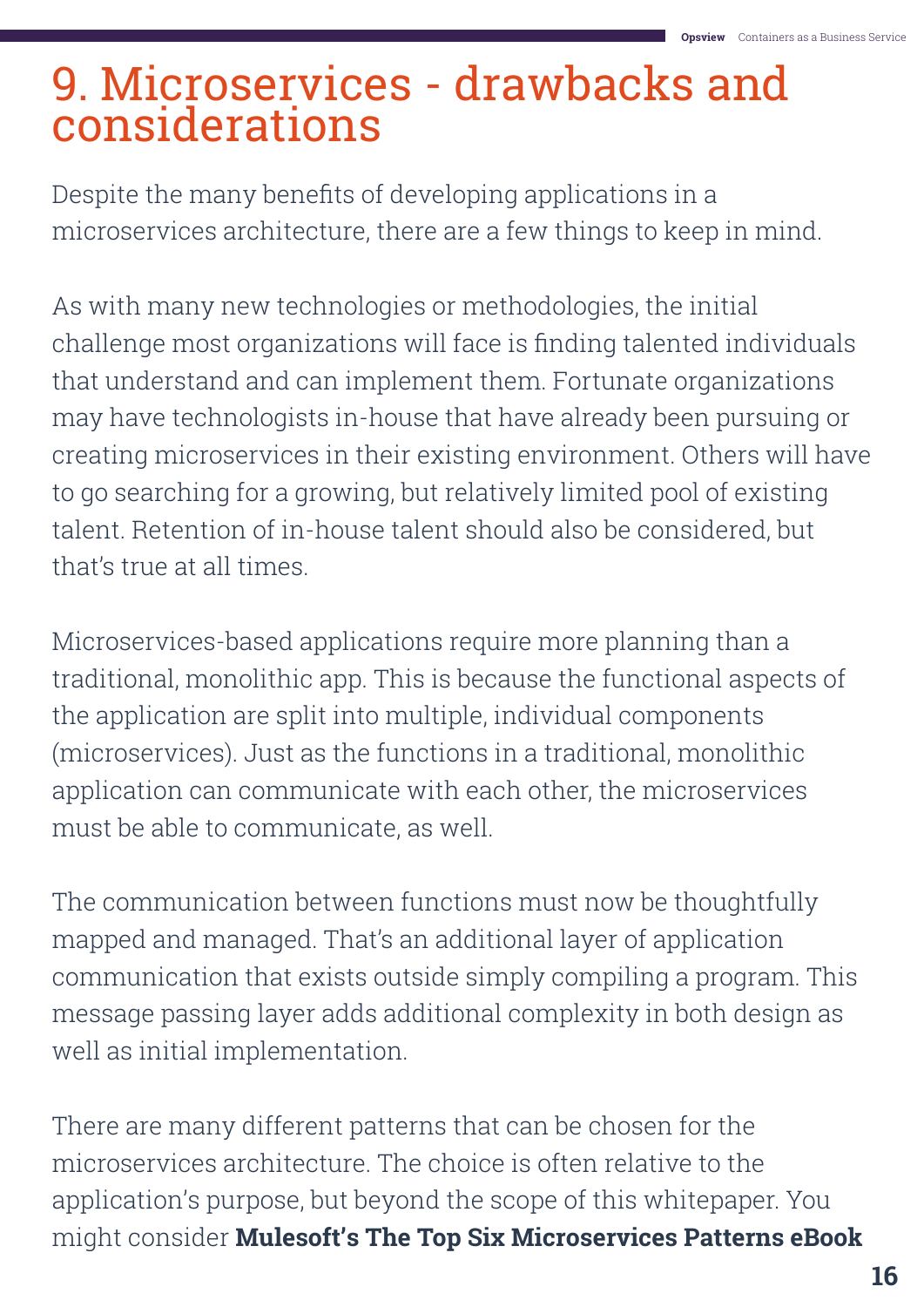as a design and developer reference.

#### **Existing applications**

A microservices approach might sound like the ideal solution for a significantly challenging, legacy application in an existing environment. While that may be true, it will very likely require a total rewrite of the application. Most microservices applications are written in different languages than their monolithic counterparts. Even if they are in the same programming language, the shift to microservices isn't as simple as just breaking up the code into smaller pieces.

Each microservice must be thoughtfully designed for the new, distributed architecture. The additional communications between the functional microservices may require additional hardware resources. There is often a trade-off between a distributed, scalable approach, and a traditional, monolithic, but perhaps quicker to develop approach. The current and predicted future use of the application should guide this decision.

Troubleshooting is discussed in section 8 of this whitepaper, but it can also be a drawback. It's likely that existing developers are well versed in debugging and troubleshooting traditional, monolithic applications. They may not yet be equipped with the knowledge or toolsets for microservices.

Debugging inter-service communications may require new tools and a new approach. Bear in mind, the modularity of microservices allows them to be run across multiple systems. That's how you achieve horizontal scalability. A monolithic application is traditionally troubleshooted on a single server. Microservices-based applications may be distributed over dozens or even hundreds of servers, containers, etc. Distributing all of the individual functions can sometimes make a bug harder to track down.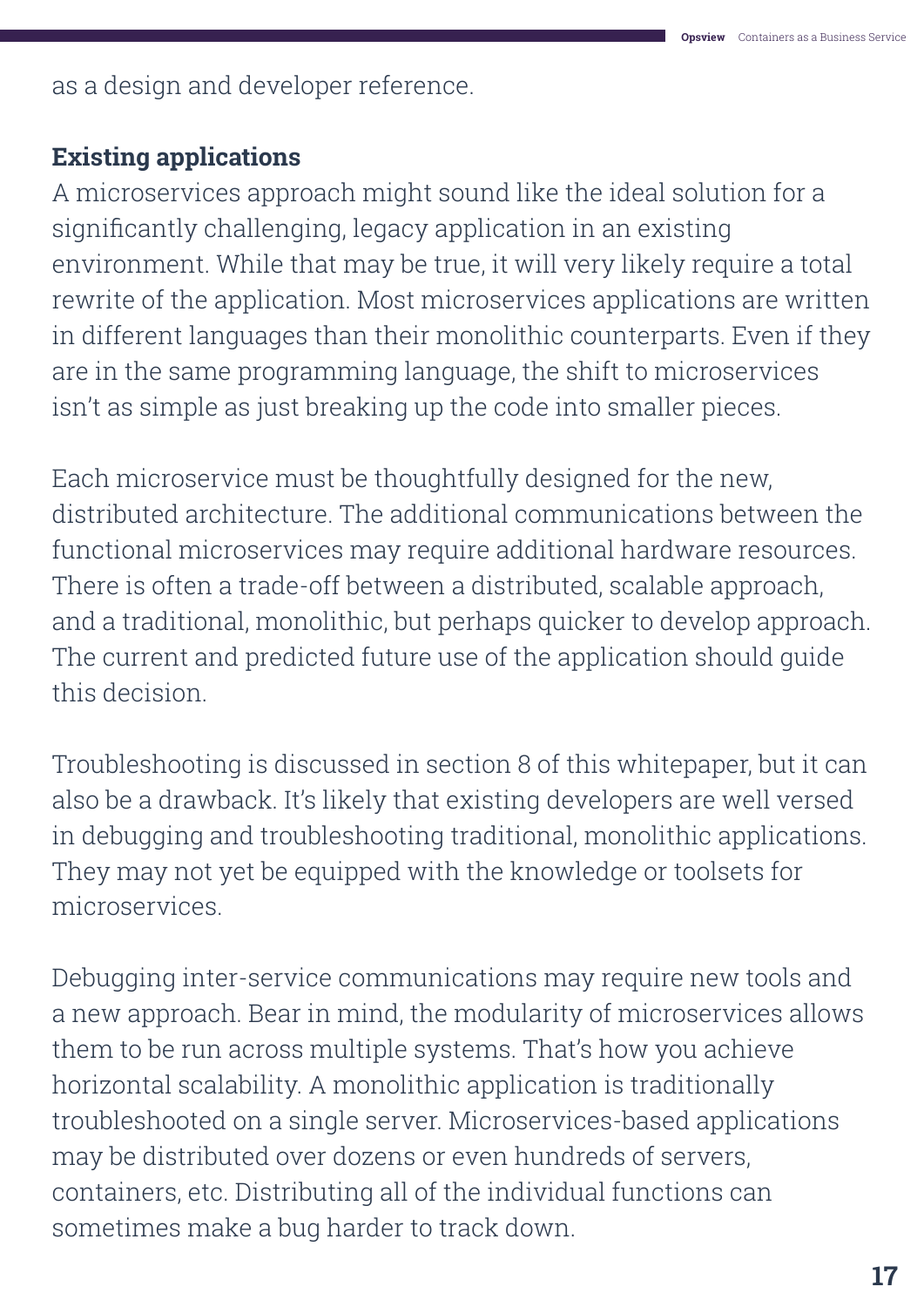# 10. Cloud container services

Cloud container services and container orchestration bear mentioning because it is likely an organization running containers at scale will be using an orchestrator with them at some point. Cloud container services are about automation. They provide many benefits, although, they may require new skillsets for an organization. In general, cloud container services can:

- Provision physical hosts and containers
- Deploy sets of containers as full services
- Restart and auto-scale containers with a group
- Manage connectivity of containers with other systems

Most public cloud providers now offer some sort of container service. These container services are essentially container orchestration engines (see section 11) implemented to manage and orchestrate containers in a specific public cloud:

- Amazon's Elastic Container Service (ECS)
- Google Container Engine (GCE)
- Microsoft's Azure Container Service (ACS)

Cloud container services make it easier to implement containers without needing speciality COE skills in-house.

Like any cloud offering, cloud container services aren't as flexible as on-premises solutions. They are often easier and faster to get up and running, but they may lock you further into a particular cloud provider's ecosystem.

Cost is determined by provider pricing and workloads.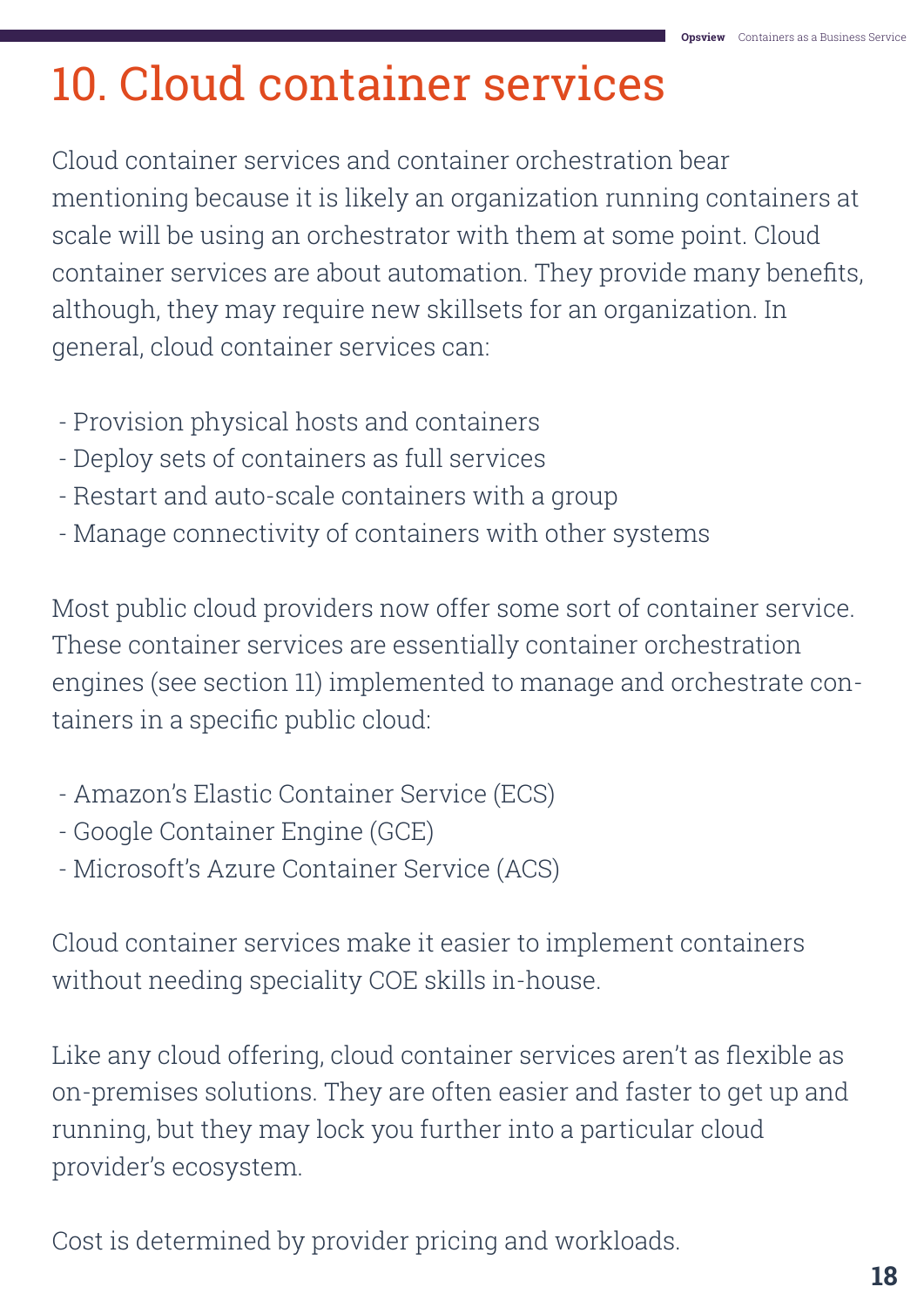# 11. Container orchestration engines

Container orchestration engines (COEs) have the ability to manage some aspects of hardware and are designed to be run in a private datacenter, but are otherwise similar to cloud container services. COEs can:

- Provision physical hosts and containers
- Deploy sets of containers as full services
- Restart and auto-scale containers with a group
- Manage connectivity of containers with other systems

Popular on-premises COEs include:

- Kubernetes (sometimes known as K8s)
- Docker Swarm
- Mesosphere DC/OS

Kubernetes is perhaps the most popular COE. It was invented by Google to handle the scale of their systems. It has been adapted to work well for container deployments of any size, small to large. It has a bit of a learning curve for staff, but once running, is an excellent scheduler for the containerized services it manages.

Docker Swarm is a more recent entrant into the COE market. While Docker containers are the industry leader, Docker's orchestrator is newer and less mature than other options. It does provide unique options for developers deploying directly to containers.

Mesosphere DC/OS is more than just a COE. DC/OS is capable of managing all of the resources in a datacenter as a single cluster of resources. It can run and manage containers, of course, but it can also run Kubernetes inside it. Though much more complex to set up, for the right purpose, DC/OS can provide benefits beyond traditional COEs.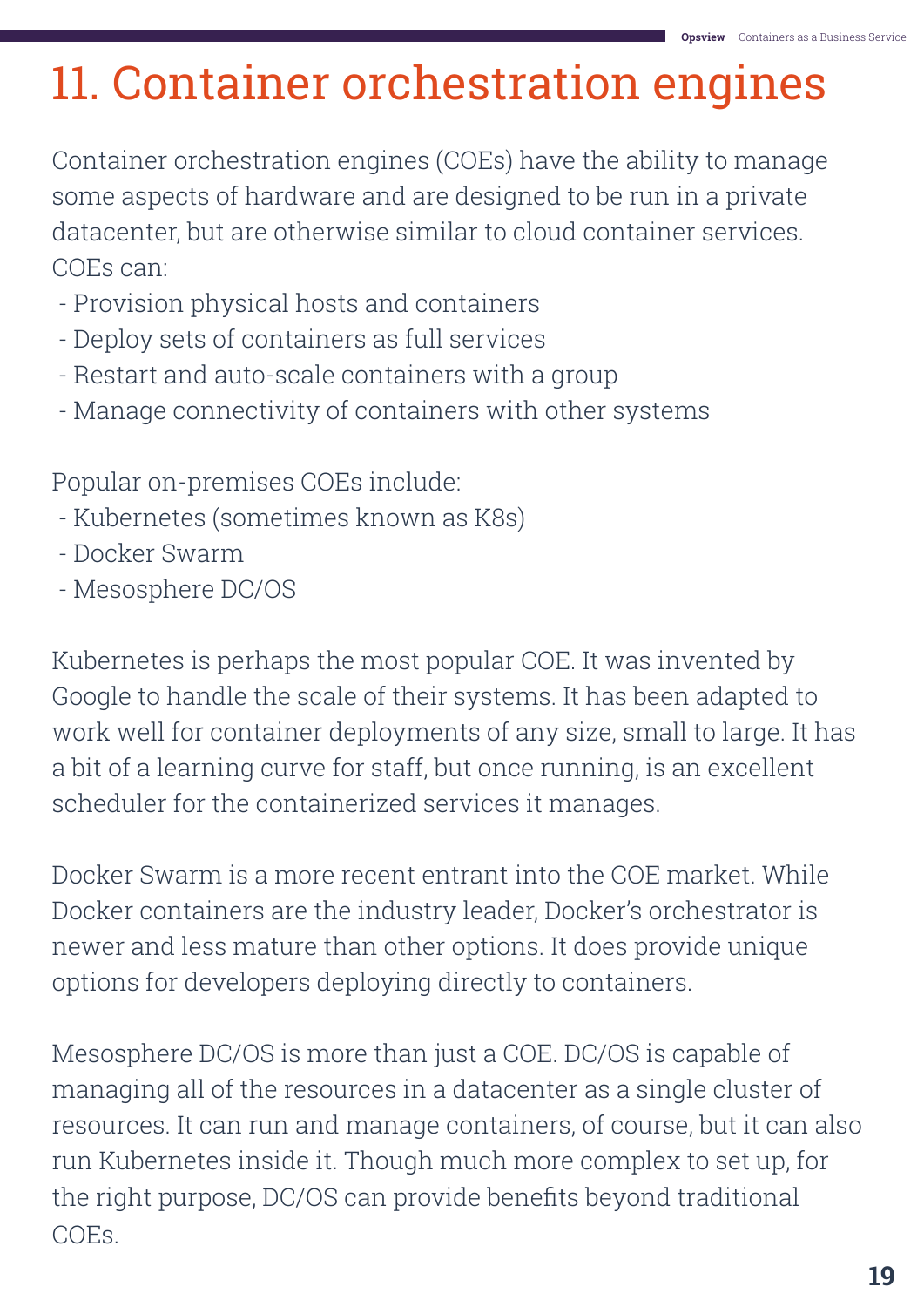# 12. Containers as business services

Containers are a business opportunity, but only if they are approached in an informed, thoughtful manner. Simply deploying container technologies is unlikely to tangibly benefit any organization. Understanding the benefits and drawbacks of containers and microservices, performing due diligence and evaluation of existing applications and infrastructure, and formulating a pragmatic plan to leverage the benefits of modern IT is how an organization will truly see business benefits and reap financial rewards.

Too often an IT business leader wants to dive into the latest technologies to inherit whatever benefits may be there. But without a thoughtful approach, that leader will often miss out on inheriting the business benefits and will merely inherit the overhead and complexity of the new technology.

Bear in mind that containers don't have any special hardware requirements. They run well inside virtual machines, in private datacenters, and on public clouds. So, don't think of containers as an either/or technology. They can provide business benefits regardless of how or where they're deployed.

It's clear that new paradigms are here to stay and that additional paradigms are coming. Many of these new paradigms will include container technologies and microservices-based architectures. Containers aren't the solution for everything, but they can bring cost savings to an organization. It's important to have insight into these costs and cost savings for both existing and new technologies in an organization's datacenter and cloud deployments. To learn more about gaining that insight, see the next section in this whitepaper.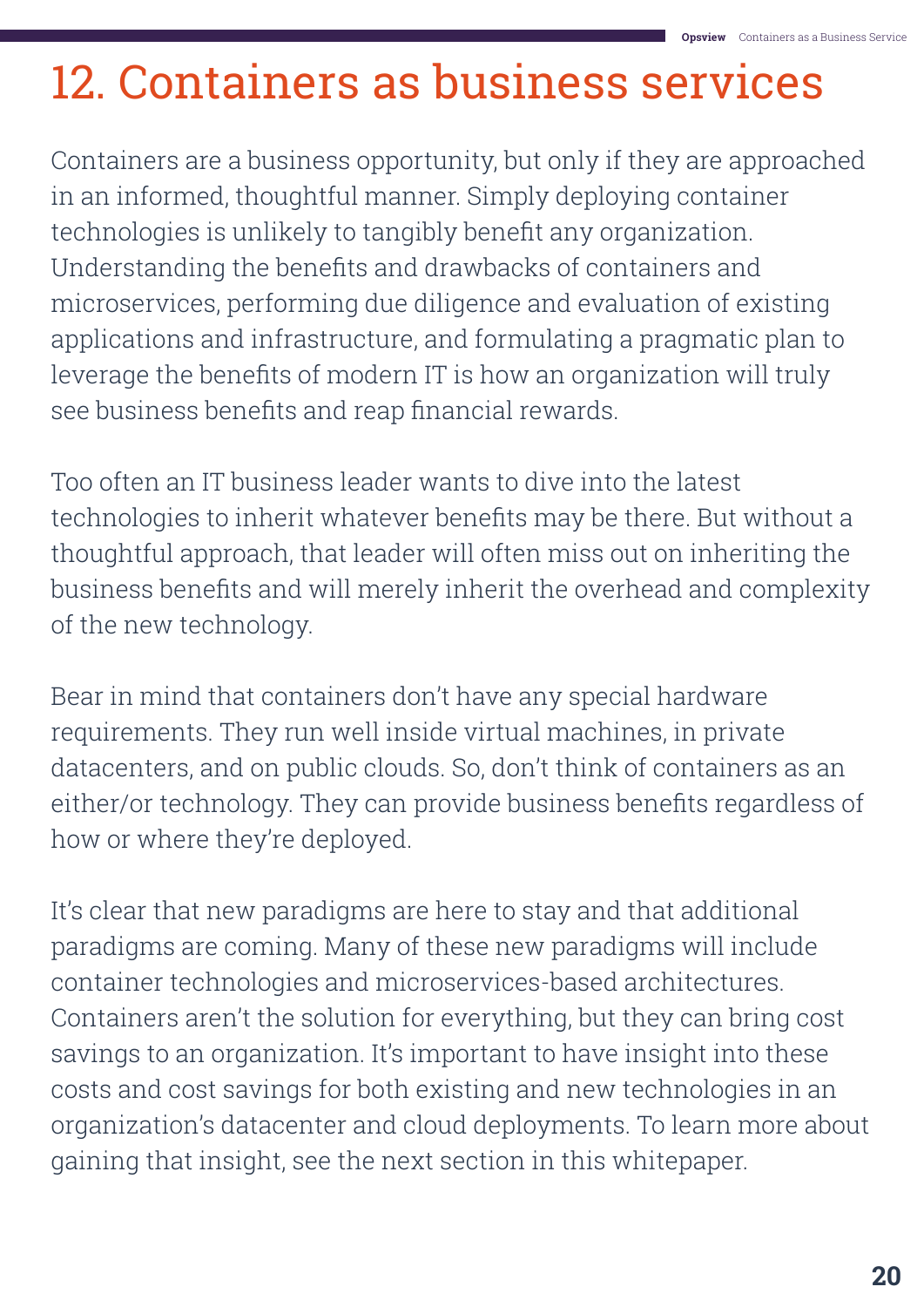#### 13. Monitoring modern IT infrastructure

The most important aspect of monitoring modern IT infrastructure is that you do it. All systems, traditional or modern, should be monitored. Ideally, a single monitoring tool can consolidate all infrastructure in a unified monitoring platform.

The approach to implementing, and therefore the approach to monitoring modern IT infrastructure, is typically different than before. It requires your team or the monitoring partner of choice understand what mechanisms of action to monitor, what metrics and performance indicators are relevant.

With traditional systems and monolithic applications (which are still critical to monitor), there is a sort of 1-to-1, static approach to servers/VMs and their respective applications.

Modern IT infrastructure may have hundreds of microservices on individual servers. Microservices applications may be spread across many hosts.

As a business person, ensure the vendors and platforms with which you're working have a thorough understanding of modern IT, microservices and containers.

#### **Business insights and automation**

Monitoring should provide valuable business insights. There should be a reporting engine to visualize metrics. The metrics should provide observability into systems and events and guide future actions.

There is significant business value in automation, as well. The ability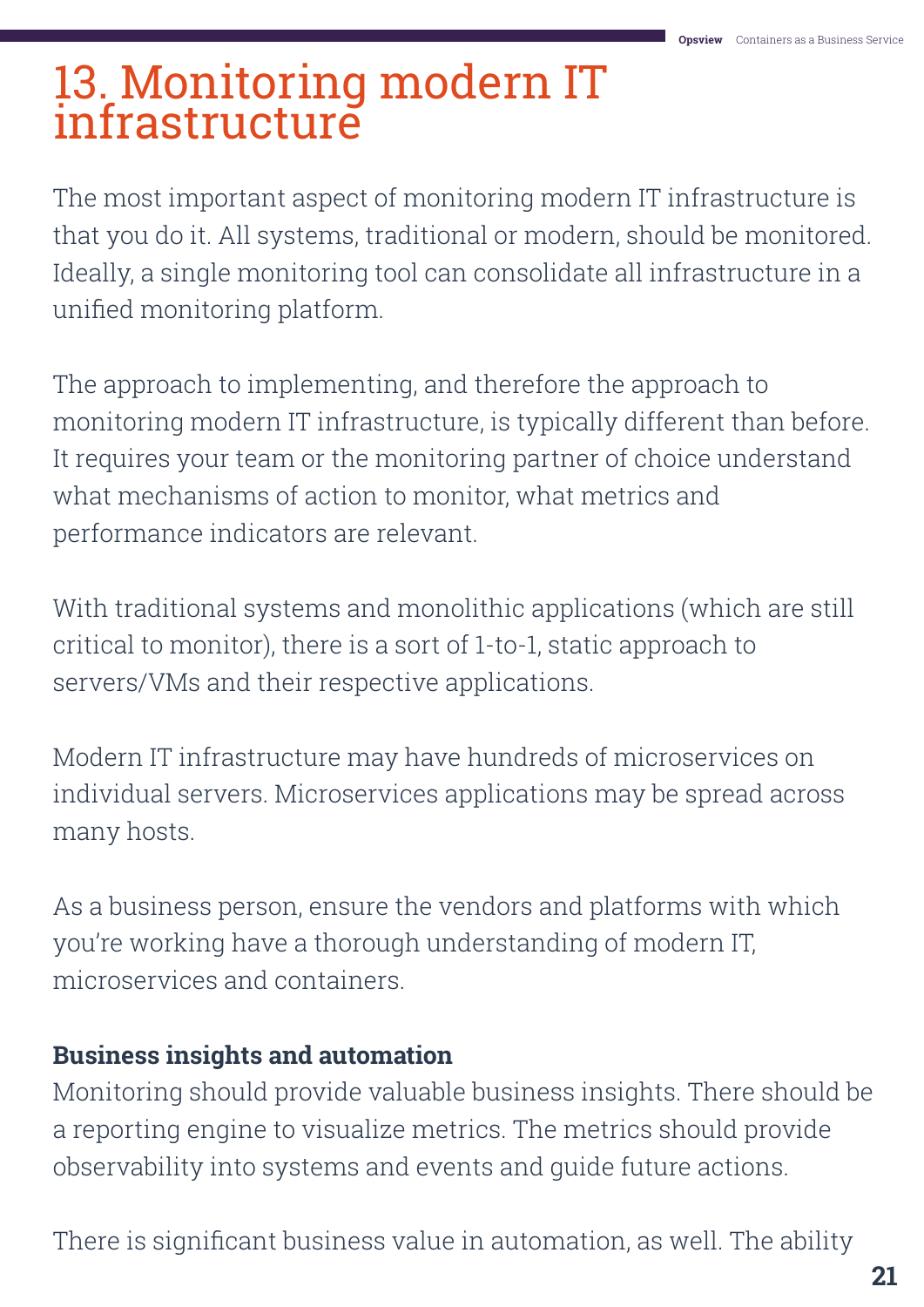to automate workloads, and their monitoring, using configuration management tools like Ansible, Chef and Puppet, is imperative to ensuring all systems are properly monitored.

Extensibility, via an inbound, programmatic API, as well as external service connectors, will ensure that the monitoring platform is always integrated and always up to date. This includes existing and emerging technologies that will be implemented throughout a growing IT landscape.

#### **Business more than usual**

Opsview Monitor is a monitoring platform that fulfills all of the above business requirements and more. Specifically, the Business Service Monitoring (BSM) capability, as well as Opspacks, are significant differentiators.

BSM defines groups of applications as the service they provide to the business, as opposed to just discrete applications or functions. Notification severity can be defined on a business level, as opposed to just technical observations of online/offline. Reporting based on BSM is presented in a service availability perspective, not system availability. For example, there may have been several critical failures in a given month, but the business service may never have actually been down. Business Service Monitoring provides insights beyond traditional monitoring tools.

#### **Distilled operational intelligence**

It's unreasonable to expect operators and systems administrators to be experts in every domain of technology they will be monitoring. The monitoring platform should have some aspects of operational intelligence built in. An awareness of what's being monitored and how to do it is an important aspect of monitoring accuracy and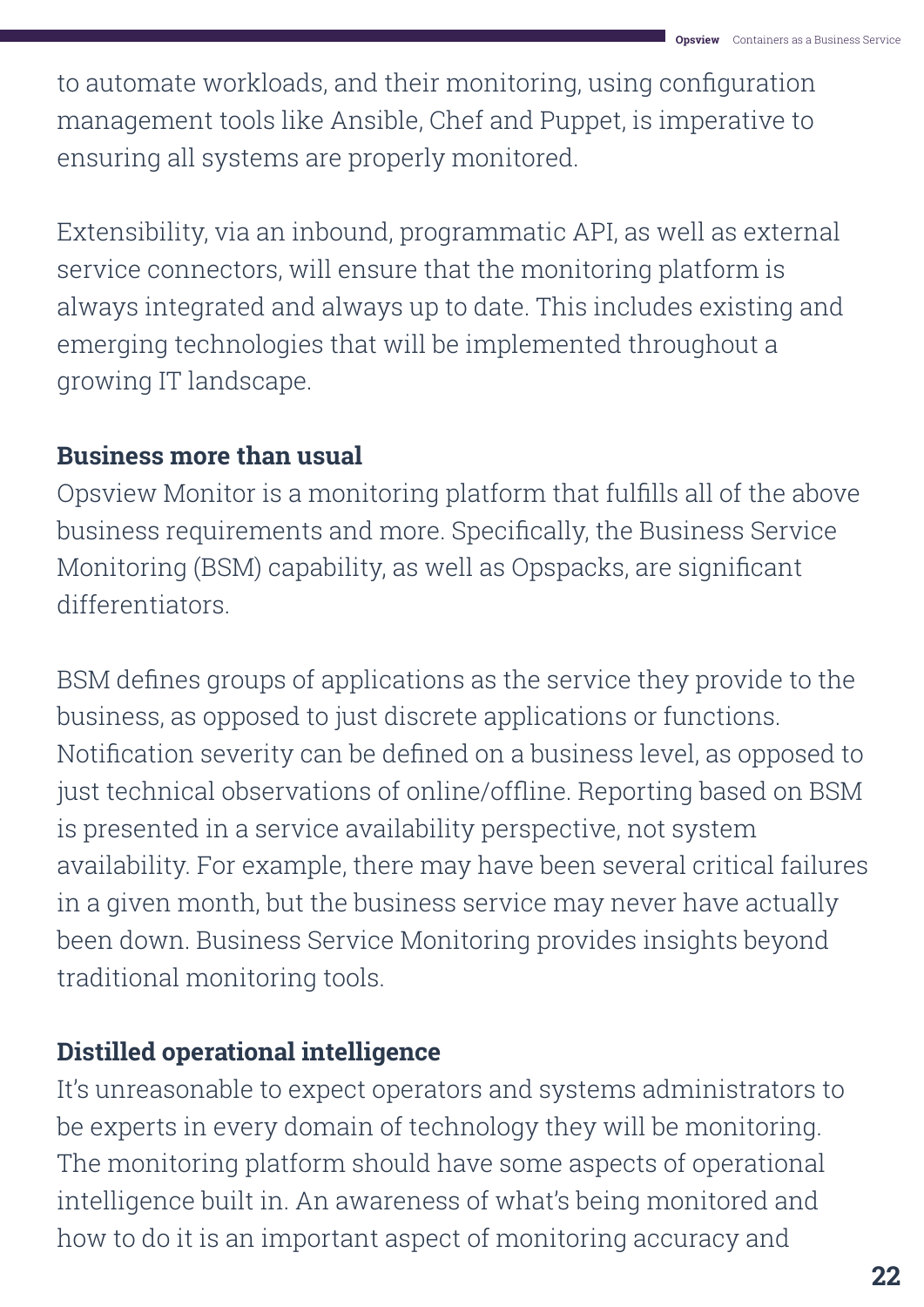automation.

Opsview Monitor is shipped with Opspacks. Opspacks contain distilled operational intelligence relevant to the technology being monitored. These are monitoring integration packages that preconfigure Opsview Monitor with best practices and known thresholds for the respective technology they're monitoring, e.g. operating systems like Windows and Linux, databases like Oracle and MySQL, and public clouds like Amazon EC2 and Microsoft Azure.

Instead of adding hosts and configuring thresholds, use Opsview Monitor's Autodiscovery to automatically discover and start monitoring with best practices automatically applied by Opspacks.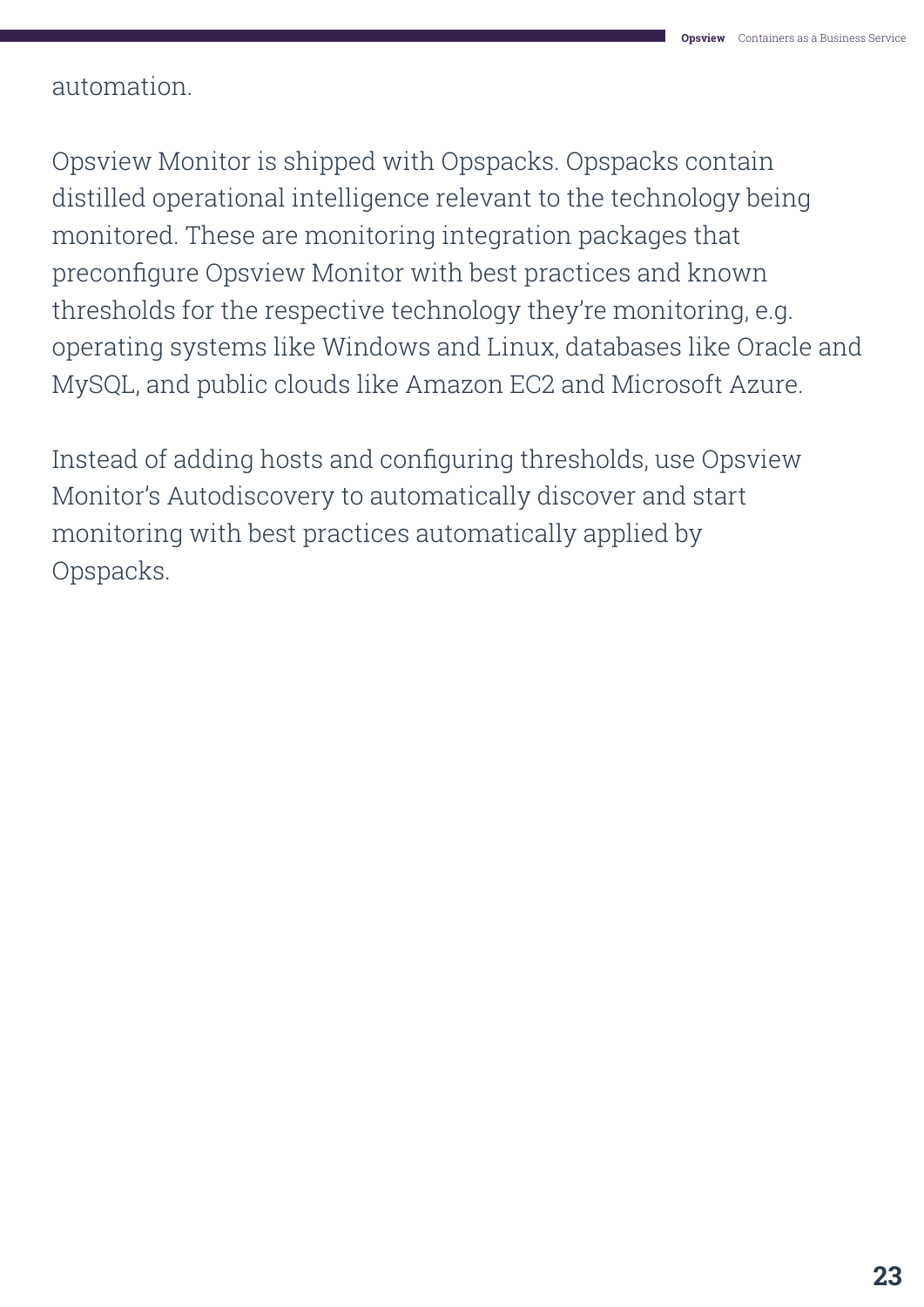### 14. Some final thoughts

Today's rapid progression of IT is driving new business, not just being driven by the business.

Daily activities often take priority over new technologies and innovation. IT managers and innovators need to be aware of existing systems, roadmaps and commitments to the business, balancing their daily duties with keeping current on modern, innovative technologies. IT modernization like containers and microservices aren't a panacea, but can help relieve pressure. Ensuring visibility and availability of all your systems through monitoring is also critical, regardless of traditional or modern infrastructure.

Stay informed and take a measured approach. Every business moves at its own speed, but typically, IT has to pivot faster and more often than other departments within the business. Trusted technology partners can help guide and implement IT modernization.

The benefits and potential drawbacks of implementing containers and microservices that are presented here are meant to help guide, not be prescriptive. Most organizations can benefit from modern IT and business transformation, if the business is ready and open to incremental change. Some organizations might want to rapidly accelerate their positions in the race for modern IT. If you have questions, please **[contact us](https://www.opsview.com/about-us/contact-us)**, we at Opsview pursue continuous business transformation on a daily basis, as well as help our customers keep a holistic view of their respective IT transformations.